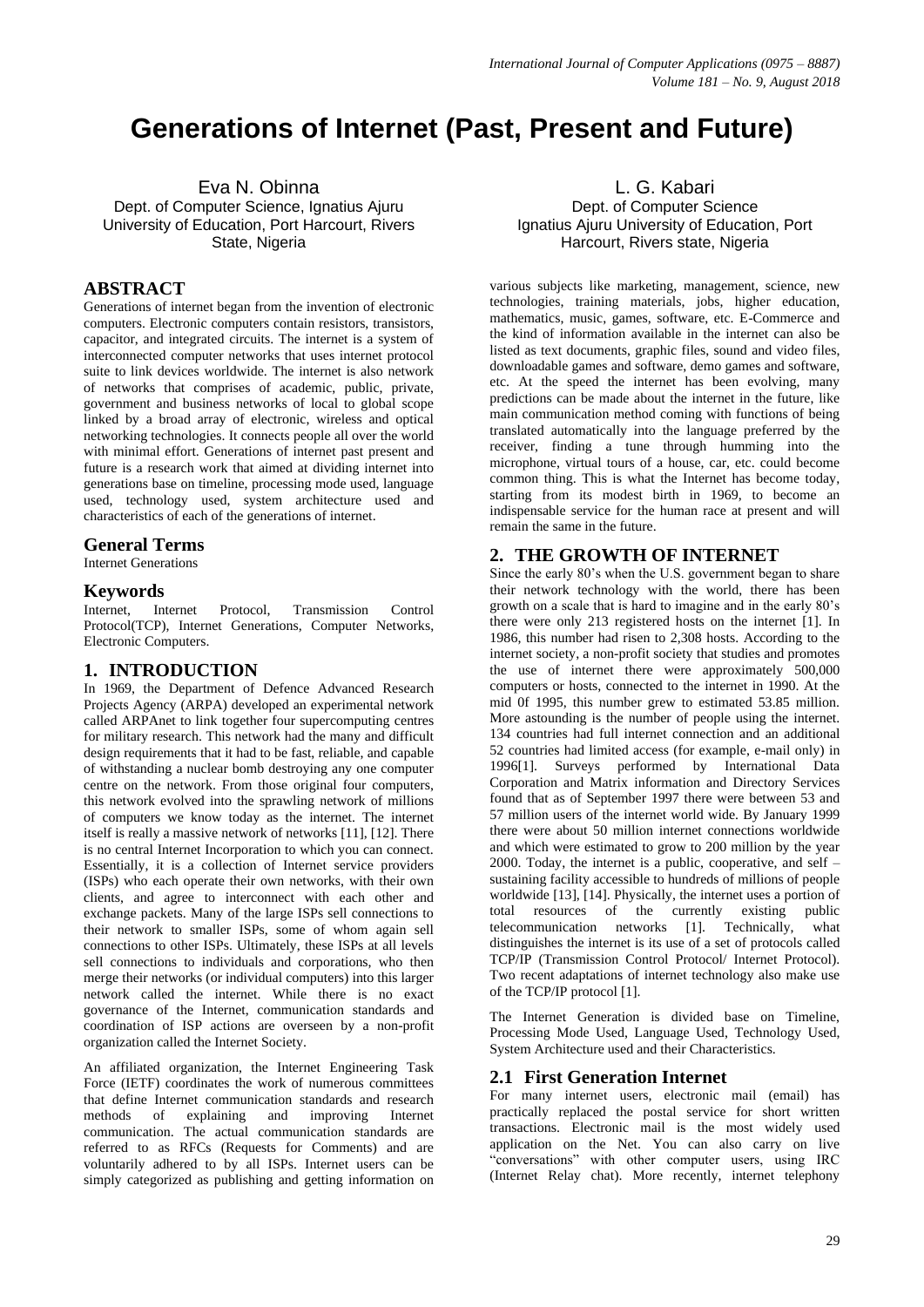(Intertel and Net conferencing) hardware and software allows real-time voice conservations [1]. The most widely used part of the Internet is the World Wide Web (often abbreviated "WWW" or called "the web") [15]. Its outstanding feature is a method of instant cross – referencing. In most Web Sites, certain words or phrases appear in text of a different color than the rest; often this text is also underlined when you select one of these words or phrases, you will be transferred to the site or page that is relevant to this word or phrase. Sometimes there are buttons, images, or portions of images that are "clickable", if you move the pointer over a spot on a website and the pointer changes into a hand, this indicates that you can click and be transferred to another site. Using the web, you have access to millions of pages of information. Web "surfing" is done with a web. The most popular of which are Netscape Navigator and Microsoft internet Explorer. The appearance of a particular website may vary slightly depending on the browser you use. Also, later versions of a particular browser are able to render more "bells and whistles" such as animation, virtual reality, sound, and music files, than earlier versions [1].

#### *2.1.1 Timeline of First Generation Internet*

First Generation Internet was conceived in the era of time sharing; in 1965.

#### *2.1.2 Processing Mode Used in First Generation Internet*

Processing mode used in First Generation Internet is time sharing and time slicing. Time sharing allows a central computer to be shared by a large number of users sitting at terminals. Each program is given use of the central processor for a fixed period of time. When the time is up, the program is interrupted and the next program resumes execution. This is called time slicing. A program can also be interrupted before the end of the time slice, or example it might have to wait for input. Time sharing is particularly effective when each user wants to use computer intermittently, such as for program development, which has long periods of editing followed by shortest runs. It is not suitable for the batch processing that is typical of commercial data processing or for large scale computation [5].

*2.1.3 Language Used in First Generation Internet* Programming language used on the micro computers that time sharing ran on is basic interpreter.

#### *2.1.4 Technology Used in First Generation Internet*

The device technology used in this First Generation Internet are microcomputers. Intergalactic network and the ARPANET (Advanced Research Projects Agency Network). ARPANET used packet switching to allow multiple computers to communicate on a single network.

#### *2.1.5 System Architecture Used in First Generation Internet*

In terms of system architecture the First Generation Internet allows large number of users.

*2.1.6 Characteristics of First Generation Internet* First Generation Internet is independent, incompatible, it has very slow backbone connectivity, its protocols were incompatible; that is vendor-developed and proprietary standards, and it is not interoperable.

## **2.2 Second Generation Internet**

Second Generation Internet is a collaborative effort to develop advanced internet technology and applications vital to the research and education missions of higher education. Over 140 U.S universities working together with partners industry and government are leading the Second Generation Internet projects. Second Generation Internet is working to enable applications, such as telemedicine, digital libraries and virtual laboratories that are not possible with the technology underlying today's internet. As a project of the University Corporation for Advanced Internet Development (UCAID), the Second Generation Internet projects is not a single separate network, but rather joins member network application and engineering development efforts together with many advanced campus, regional, and national network. Universities, working with industry, government and other research and education networking organizations are addressing the major challenges facing the next generation of university networks by: first and most importantly, creating and sustaining a leading edge network capability for the national research community, directing network development efforts to enable a new generation of applications to fully exploit the capabilities of broad band networks, and working to rapidly transfer new network services and applications to all levels of educational use and to the broader internet community, both nationally and internationally [1].

#### *2.2.1 Timeline of Second Generation Internet*

Second Generation Internet came into play in the 1970,s after Scientists Robert Kahn and Vinton Cerf developed Transmission Control Protocol and Internet Protocol, or TCP/IP, a communications model that set standards for how data could be transmitted between multiple networks [2].

#### *2.2.2 Processing Mode Used in Second Generation Internet*

Processing mode used in Second Generation Internet is real time processing mode. Real time data processing is the execution of data in a short time period, providing near instantaneous output.

#### *2.2.3 Language Used in Second Generation Internet*

Language used in Second Generation Internet is C programming Language.

#### *2.2.4 Technology Used in Second Generation Internet*

Technology used in Second Generation Internet is the TCP/IP (Transmission Control Protocol/ Internet Protocol). DARPA (Defense Advanced Research Projects Agency) conducted the research that leads to the development of internet protocol suite [2]. Also technologies used in Second Generation Internet are: IPV6, multicasting, and Quality of Service (QoS) that will enable a new generation of internet application.

#### *2.2.5 System Architecture Used in Second Generation Internet*

The system architectural design used here is the end-to-end principle. The end-to-end principle is a design framework in computer networking. In networks design according to this principle, application-specific features reside in the communication end nodes of the network, rather than in intermediary nodes, such as gateways and routers, that exist to establish the network.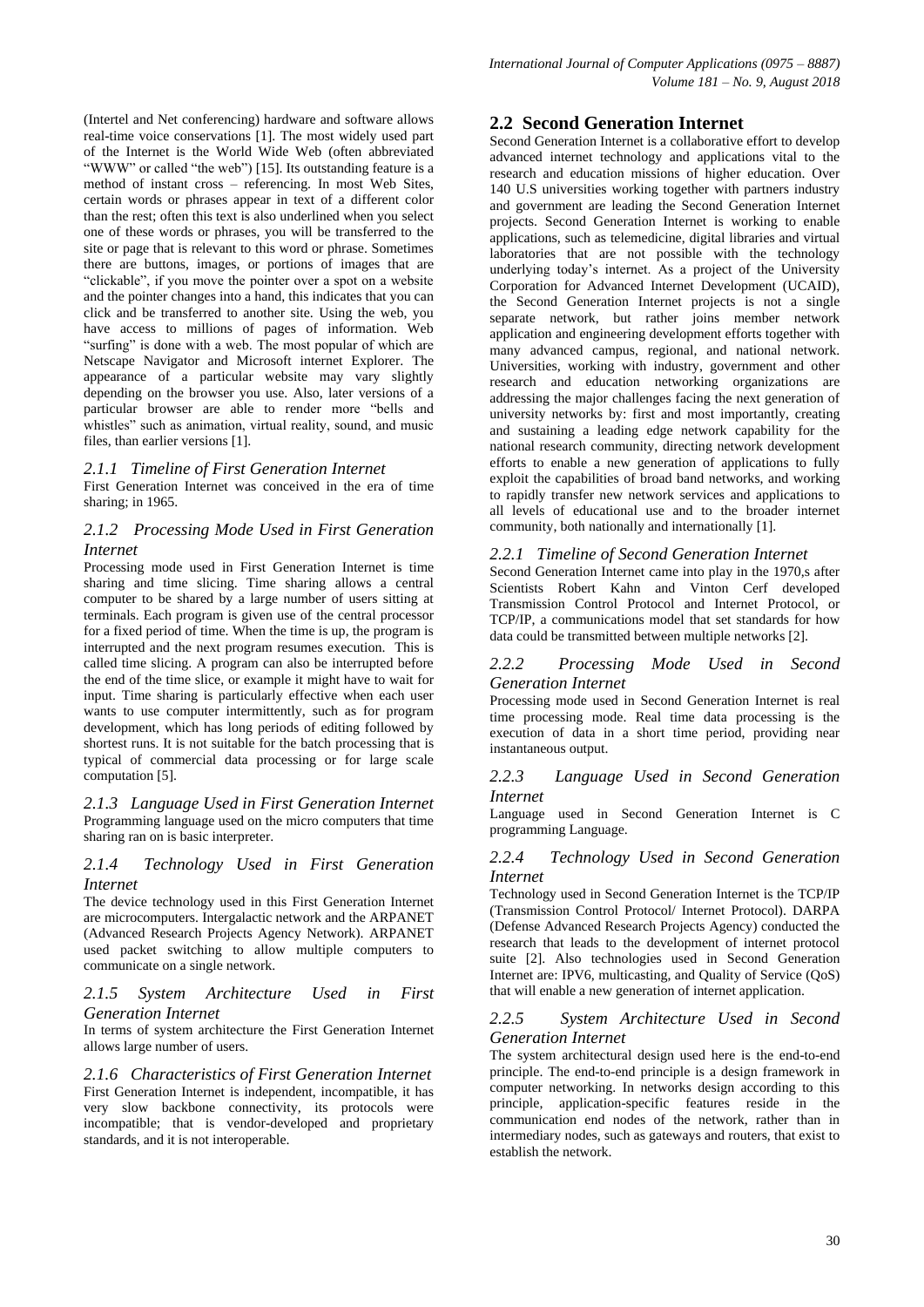#### *2.2.6 Characteristics of Second Generation Internet*

Second Generation Internet is not a separate network nor is it meant to replace the current commercial internet. It is not a physical network that will replace the internet. Its goal is to bring together institutions and resources to develop new technologies and capabilities that can then be deployed in the global internet. Second Generation Internet enables a new generation of applications. It recreate a leading edge research and education network capacity, transfer new capacities to the global production internet, demonstrates new applications that can dramatically enhance researcher's ability to collaborate and conduct experiments. The Second Generation Internet demonstrate enhanced delivery of education and other services like health care, environmental monitoring etc. by taking advantage of "virtual proximity" created by advanced applications, providing middleware and development tools. Second Generation Internet facilitate development, deployment, and operation of an affordable communications infrastructure, capable of supporting differentiated Quality of service (QoS) based on applications requirements of the research and education community [1]. It Promotes experimentation with the next generation of communications technologies, Coordinate adoption of agreed working standards and common practices among participating institutions to ensure end-to-end quality of service and interoperability. It has catalyzed partnership with governmental and private sector organizations. Second Generation Internet encourages transfer of technology from Second Generation Internet to the rest of the internet, Studies new impact of new infrastructure, services and applications on higher education and the internet community in general.

## **2.3 Third Generation Internet**

The era of Third Generation Internet started in 1995, it lies with the U. S. government and academics. In this generation internet is being commercialized, privatized and has broader access capacity [4]. The Third Generation Internet created an avenue where people can be connected, share information, data transmission becomes easier. Services like online adverts, ecommerce and internet banking are easily rendered.

*2.3.1 Time Line of Third Generation Internet* The era of Third Generation Internet started in 1995.

*2.3.2 Processing Mode Used by Third Generation Internet*

Processing mode used here is the OLTP (Online Transaction Processing) [3].

*2.3.3 Language Used in Third Generation Internet*

Programming language used is JAVA and XML (Extended Markup Language). XML is a markup language that defines a set of rules for encoding documents in a format that is both human readable and machine readable.

*2.3.4 Technology Used in Third Generation Internet*

Technology used is high capacity transmission technologies, which includes 4G-LTE, 3G, Wifi and Fiber Optics.

*2.3.5 System Architecture Used in Third Generation Internet*

System architectural design used is Service – Oriented Architecture (SOA).

Standardization of Service – Oriented Technologies such as web services enables loose coupling of applications and made application integration and partner interoperability easier. An approach that is based on service orientation provides a governed library of well-architected service and information building blocks that can speed up the development of new solutions.

*2.3.6 Characteristics of Third Generation Internet* In Third Generation Internet, there is growth of cyber terrorism like ransom ware, DDos attacks and malware upsurge. Its internet backbone link is very fast, it has many more users, full transition ton commercial Internet and internet goes global.

# **2.4 Fourth Generation Internet (The Future Generation)**

The Fourth Generation Internet seeks to provide better services, more intelligence, greater involvement and participation. It should be looking at worlds social and ethical values, interoperable and open. Internet today is key to almost any socio-economic activity [7]. It has reshaped economic and societal behaviors. 12 years from now the internet will be even more indispensable motor for socio-economic activity worldwide. It creates unlimited opportunities to access information and entertainment, to interact and enhance day to day transactions. The Fourth Generation Internet should offer more to our society and to the world in general. Its services provided should be more efficient. It is important that the future generation internet is designed for humans so it can meet its full potential for the society and economy at large [6], [8], [9]. It should be powerful, open data-driven, user-centric, interoperable platform ecosystem.

#### *2.4.1 Timeline of Fourth Generation Internet*

The era of Fourth Generation Internet should be from year 2020.

#### *2.4.2 Processing Mode Used by Fourth Generation Internet*

Processing mode used here should be a combination of real time processing mode and the OLTP (Online Transaction Processing) to form a hybrid processing mode.

#### *2.4.3 Language Used in Fourth Generation Internet*

Here a higher and better version of JAVA and XML (Extended Markup Language) should be used.

#### *2.4.4 Technology Used in Fourth Generation Internet*

Technologies like WiMax and 5G should be a stepping stone to move the society and socio-economic activity to a higher level where complete access to the internet wirelessly at speed comparable to broadband connections is given.

#### *2.2.5 System Architecture Used in Fourth Generation Internet*

In terms of architectural design its performance quality should be the combination of machine learning, A.I. with internet of things; which is where devices connected can be accessed and pinged by other connected devices.

#### *2.2.6 Characteristics of Fourth Generation Internet (Future Generation)*

Fourth Generation Internet should not be alienated but should be a right. Right to complete connection to the internet and